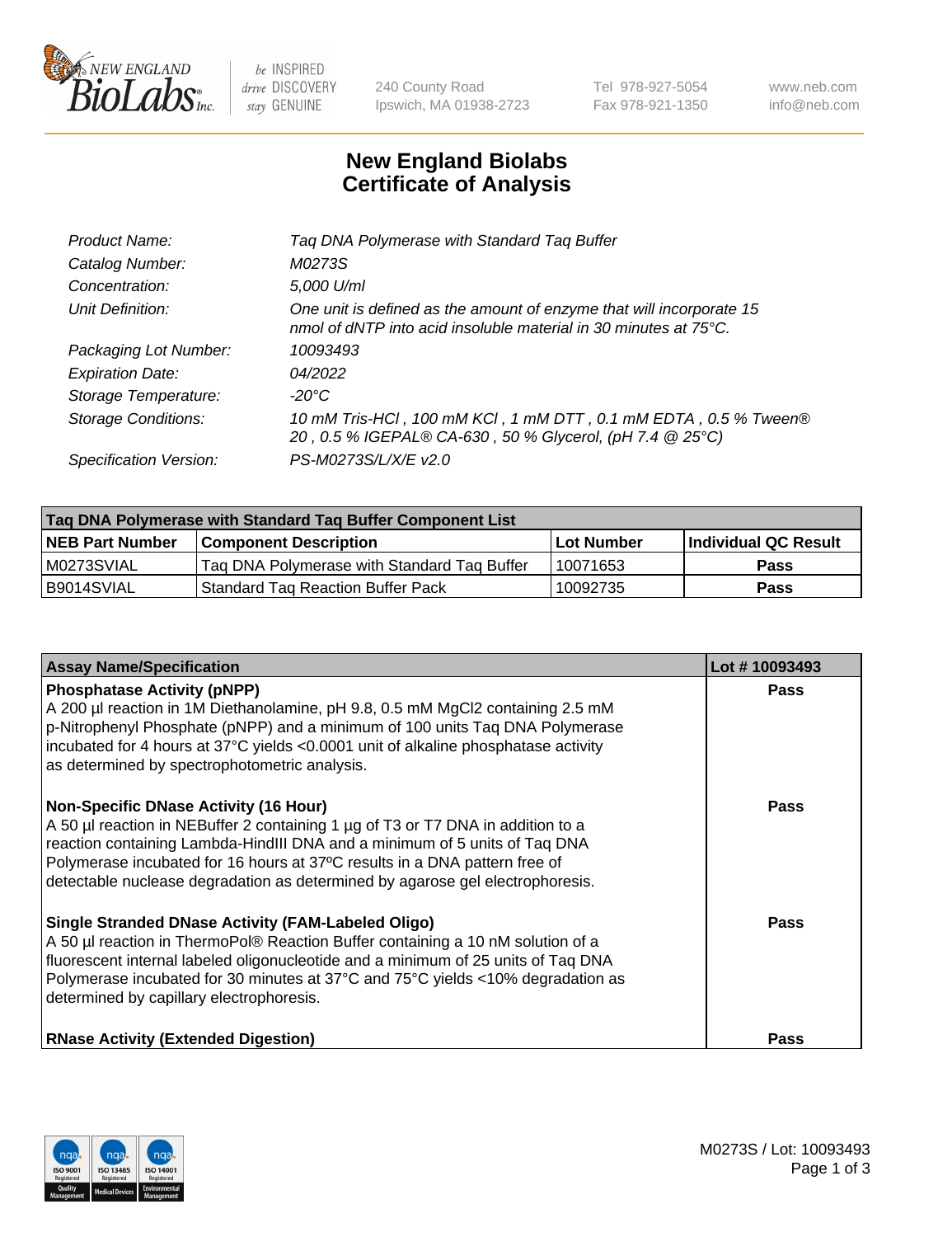

be INSPIRED drive DISCOVERY stay GENUINE

240 County Road Ipswich, MA 01938-2723 Tel 978-927-5054 Fax 978-921-1350

www.neb.com info@neb.com

| <b>Assay Name/Specification</b>                                                                                                                                                                                                                                                                                                                                                                                           | Lot #10093493 |
|---------------------------------------------------------------------------------------------------------------------------------------------------------------------------------------------------------------------------------------------------------------------------------------------------------------------------------------------------------------------------------------------------------------------------|---------------|
| A 10 µl reaction in NEBuffer 4 containing 40 ng of a 300 base single-stranded RNA<br>and a minimum of 1 µl of Taq DNA Polymerase is incubated at 37°C. After incubation<br>for 16 hours, >90% of the substrate RNA remains intact as determined by gel<br>electrophoresis using fluorescent detection.                                                                                                                    |               |
| <b>Protein Purity Assay (SDS-PAGE)</b><br>Taq DNA Polymerase is ≥ 99% pure as determined by SDS-PAGE analysis using Coomassie<br>Blue detection.                                                                                                                                                                                                                                                                          | <b>Pass</b>   |
| <b>qPCR DNA Contamination (E. coli Genomic)</b><br>A minimum of 5 units of Taq DNA Polymerase is screened for the presence of E. coli<br>genomic DNA using SYBR® Green qPCR with primers specific for the E. coli 16S rRNA<br>locus. Results are quantified using a standard curve generated from purified E. coli<br>genomic DNA. The measured level of E. coli genomic DNA contamination is $\leq 1$ E. coli<br>genome. | <b>Pass</b>   |
| <b>PCR Amplification (5.0 kb Lambda DNA)</b><br>A 50 µl reaction in Standard Taq Reaction Buffer in the presence of 200 µM dNTPs and<br>0.2 µM primers containing 5 ng Lambda DNA with 1.25 units of Taq DNA Polymerase for<br>25 cycles of PCR amplification results in the expected 5.0 kb product.                                                                                                                     | Pass          |
| <b>Endonuclease Activity (Nicking)</b><br>A 50 µl reaction in ThermoPol® Reaction Buffer containing 1 µg of supercoiled<br>PhiX174 DNA and a minimum of 20 units of Tag DNA Polymerase incubated for 4 hours at<br>37°C and 75°C results in <10% conversion to the nicked form as determined by agarose<br>gel electrophoresis.                                                                                           | Pass          |

This product has been tested and shown to be in compliance with all specifications.

One or more products referenced in this document may be covered by a 3rd-party trademark. Please visit <www.neb.com/trademarks>for additional information.